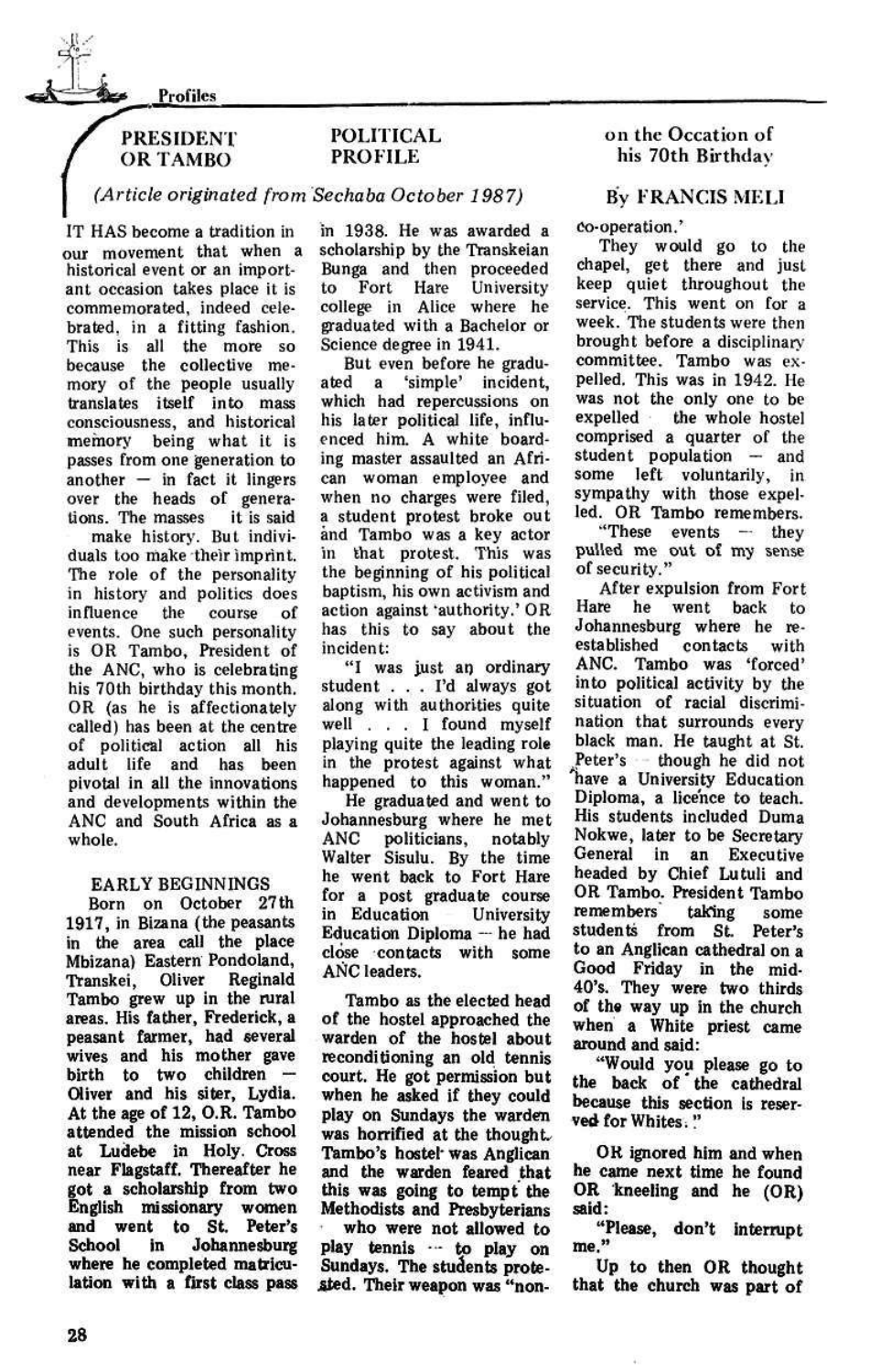the struggle. He taught at St Peter's until 1947. He turned towards politics.

We relate this story because it has relevance for the younger generation of today. OR studied Science; was disillusioned with the church and had discraded his ambition of being a medical doctor - he had now turned to law, on the advice of Walter Sisulu. In 1947 he was 30 years old but today children of 15 are already involved in politics. This is not only a change in attitudes but in the politics of our times; it is not a so-called generation gap but a continuation of a process of injection of politics into education a process started by the founding fathers of the ANC but definitely developed by the generation of OR Tambo.

### THE ANC YOUGH LEAGUE

In the mid-forties young men and women in their midtwenties or early thirties, mainly teachers or students of medicine or law, became dissatisfied with the manner in which things were done by the ANC and the pace with which they were done. These were young intellectuals. Walter Sisulu, a worker, was a noticeable exception.

These were prominent members of provincial and/or local student associations who articulated the aspirations of their generation and the masses of the people as a whole. They held political discussions frequently. The African youth were concerned with the deteriorating conditions of our people; the rise of fascism in Germany and Mussolini's barbaric attack on Ethiopia in 1935—36 aroused interest not only about the fate and future of South Africa but of the whole continent. The growth and new militancy of African trade unions (the mine workers) and the activi-

The moving spirit in the Youth League was Anton Lembede, a controversial but certainly one of the most misunderstood personalities in our history. Lembede was

ties of ,the Communist Party were other factors which led to the rise of the ANC Youth League. These young people participated in militant mass actions.

It was in response to this situation that the annual conference of the ANC on December 21, 1942 resolved that "this annual conference of the African National Congress authorises the Executive to institute a youth League of the African National Congress to include students at Fort Hare" and the 1943 annual conference adopted a similar resolution. These young men consulted with the ANC leadership, especially Dr Xuma — the ANC President General before the ANC Youth League was formally established at the inaugural meeting held at the Bantu Men's Social Centre in Johannesburg in April 1944.

Anton Muziwakhe Lembede became its first president and OR Tambo was prominent leader. There were many others, the most noticeable being Lembede, Mandela, Sisulu, Tambo, Mda, Njongwe Nkomo, Ngubane, Sobukwe, Ntsu Mokhehle and others. The aim of these young men and women was simple and honest: a desire to remould the ANC, and there was a noticeable shift towards recruiting a broader circle and organising a permament youth wing within the

ANC.

The other aims of the Youth League were to articulate ideological questions such as African Nationalism; to work out political strategies, militant policies and to map out organisational structures.

militantly nationalistic, with very strong views on the Africanness of our struggle his philosophy, he called f it, "Africanism". But Lembede's ideas were not static but changing with the times.

On March 9, 1947 a meeting of the Joint Committee of the ANC, the Transvaal and Natal Indian Congresses was held in Johannesburg. Present were Dr A.B Xuma, in the chair, Dr Y.M Dadoo (TIC), Debi Sigh (NIEC) J.B. Marks (ANC), M.P Naicker (NIC). D. Tloome (ANC), C.S. Ramohaneo (ANC), Y.A. Cachalia (TIC), J.N Singh, A B. Meer (both NIC) and, significantly, A M Lembede.

A sub-committee, consisting of Drs Xuma and Dadoo, Singh, Meer and Lembede was appointed to draft a joint declaration. The joint declaration which was read and accepted, stated:

\*\* .. that the next meeting of the joint committee be held on 23 March 1947 at 11.00 am to which representatives of APO should be invited to attend."

What we are saying is that Lembede was part of a Joint Committee of Africans and Indians and was a member of a sub-committee which appealed to the Coloureds to join the Africans and Indians in the struggel. This call for a united front of all democratic forces could only be. realised in the 1950's. Even ideologically he was developing and changing his views, attitudes and ideas about the Communist Party. Unfortunately he died in July 1947 at the tragically early age of 33. Tambo was part of this collective. He served for a while as the National Secretary of the Youth League, then 'became its Transvaal president and, in 1948-49 was National Vice-President.

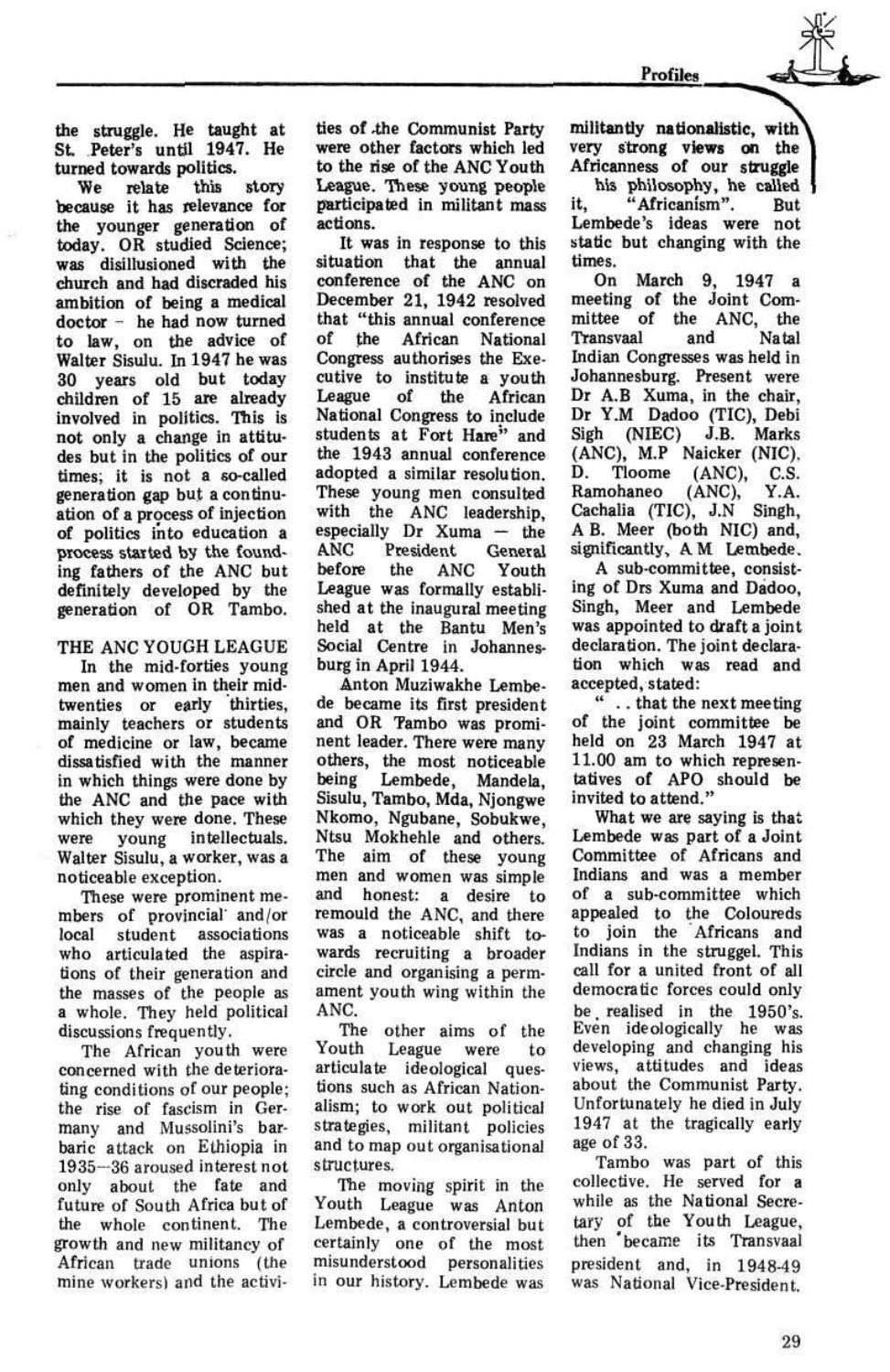Profiles

The Western Countries are mounting a campaign against the ANC. We are told that the ANC is a communist front organisation and therefore it must not be supported in fact people are called upon to fight it. The ANC is told to loosen its ties with the Soviet Union and dissociate itself from the South African Communist Party; it must abandon armed struggle it must be part of the 'reform' process.

called for the formation of the ANC or Gumede when he came back from Moscow or Mandela's Rivonia Trial Speech.

In this connection it might be instructive to relate what President Tambo told George Schultz, American Secretary of State. The Soviet Union has no interests in Southern Africa that are separate and different from those of the rest of humanity. It wants an end to apartheid. What the U.S should consider is having discussions with the Soviet Union with the aim of seeking ways and means of devising a joint plan of helping us overthrow apartheid. This is what is called consistency in struggle a characteristic feature of OR-

The ANC NEC foresaw that our movement is going to be banned: hence they instructed OR to leave the country and mobilise internationally. This proved to be doubly important because when the ANC leadership was arrested at Rivonia in 1963, the External Mission of the ANC had to take over the tasks of the M en of Rivonia — armed struggle — and OR features here prominently. He is a military theorist, strategist and organiser of armed struggle. When the External Mission had to shoulder the tasks which were the province of the Rivonia Trialists — armed struggle, OR Tambo together with Mgwenye (senior cadres of Umkhonto we Sizwe) initiated the participation of our young army in the Zimbabwean struggle. This zimpanwean struggie. Inis was OR's internationalism. There were heroes of ours who had fallen in Rhodesia and comrades of ours who were arrested and sentenced to death by the Smith regime and those who were caught<br>in Botswana and even in

In the 1970s South Vietnam was liberated and Vietnam united or rather reunited. OR Tambo was so inspired by this victory that he led an ANC delegation to study the experience of the Vietnamese people. These were questions connected with armed struggle and mass mobilisation. This was before the formation of the UDF and other mass organisations. This experience proved useful in the development of our theory of armed struggle and mass mobilisation.

One of OR's contributions has been the drive for the release of all political priso-

ners and the struggle for unbanning the ANC: a pocess which took the form of transforming the ANC from an African organisation into a national organisation of like-minded people, united by their hatred of colonialism, racism, exploitation and national degradation; sharing a common goal — the Freedom Charter — and whose activities consist in propagating its ideas amongst the people and fighting in a constituency which it itself defines. This was realised at the Second Consultative ANC Conference in Kabwe in June 1985. The subsequent meetings between the ANC and organisations from within the country have'vindicated the correctness of this line.

8'. Comrade Tambo's role in arousing world consciousness has had an immense impact on international opinion about South Africa. His basic thesis is that by liberating South Africa we are contributing to the international community's struggle for justice and therefore assistance to us is not an act of charity: it is a revolutionary duty. Apartheid is not only fraudulent, says Tambo, but anachronistic.

# HIS INTERNATIONALISM

South Africa. Some were executed (Mini, Khayingo, Mkhaba) and others sentenced to long term of imprisonment. These include the men of Rivonia.

These were some of the problems that faced OR and his executive in the 1960s.

OR, together with Uncle J B. Marks and Moses Mabhida (Moses Kotane was at this time incarpacitated) helped to give directions in the difficult deliberations of the Morogoro Conference and later became central in the struggle against the 'Gang of

Our struggle against apartheid is therefore connected with the worldwide struggle for peace — our armed struggle is basically a struggle for peace.

Since coming out of South Africa in 1960, he has earned the respect of many world figures by his honesty, his modesty, his incisive intelligence and his historic indictments against the apartheid regime at the United Nations and other world forums. He has met practically all African Heads of States and world leaders including recently Gorbachev. In this he was continuing the work he and Mandela started in 1961. So ably has be represented the case against South Africa that he has come to be regarded as a man whose

CONTINUED ON PAGE 25